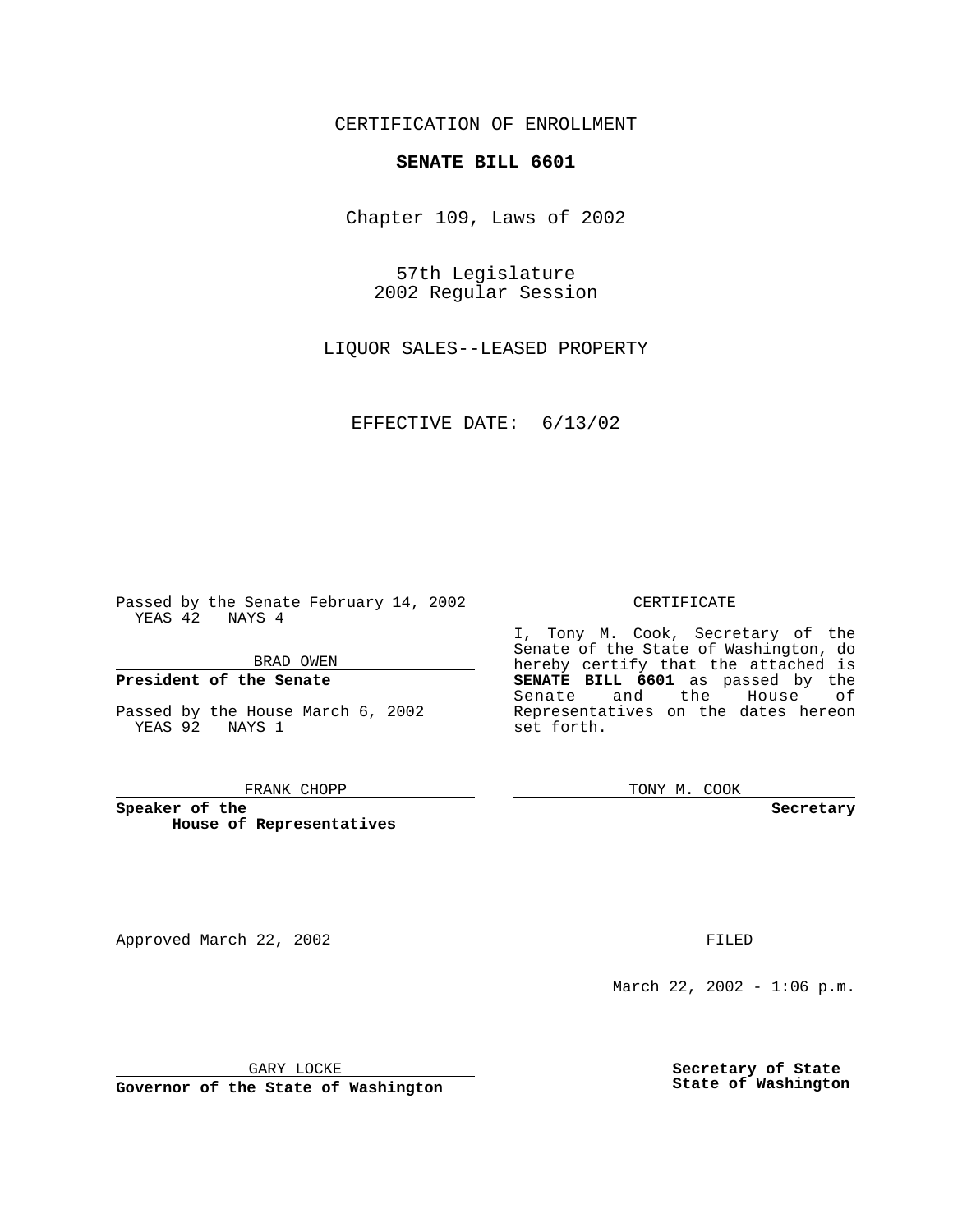## **SENATE BILL 6601** \_\_\_\_\_\_\_\_\_\_\_\_\_\_\_\_\_\_\_\_\_\_\_\_\_\_\_\_\_\_\_\_\_\_\_\_\_\_\_\_\_\_\_\_\_\_\_

\_\_\_\_\_\_\_\_\_\_\_\_\_\_\_\_\_\_\_\_\_\_\_\_\_\_\_\_\_\_\_\_\_\_\_\_\_\_\_\_\_\_\_\_\_\_\_

Passed Legislature - 2002 Regular Session

**State of Washington 57th Legislature 2002 Regular Session**

**By** Senators Prentice, Rasmussen, Kohl-Welles, McAuliffe and Hale

Read first time 01/23/2002. Referred to Committee on Labor, Commerce & Financial Institutions.

 AN ACT Relating to allowing a licensed distiller, domestic brewery, microbrewery, or domestic winery to sell liquor at a spirits, beer, and wine restaurant located on contiguous property that is leased by that licensed distiller, domestic brewery, microbrewery, or domestic winery; and amending RCW 66.28.010.

BE IT ENACTED BY THE LEGISLATURE OF THE STATE OF WASHINGTON:

 **Sec. 1.** RCW 66.28.010 and 2000 c 177 s 1 are each amended to read as follows:

 (1)(a) No manufacturer, importer, or distributor, or person financially interested, directly or indirectly, in such business; whether resident or nonresident, shall have any financial interest, direct or indirect, in any licensed retail business, unless the retail business is owned by a corporation in which a manufacturer or importer has no direct stock ownership and there are no interlocking officers and directors, the retail license is held by a corporation that is not owned directly or indirectly by a manufacturer or importer, the sales of liquor are incidental to the primary activity of operating the property as a hotel, alcoholic beverages produced by the manufacturer or importer or their subsidiaries are not sold at the licensed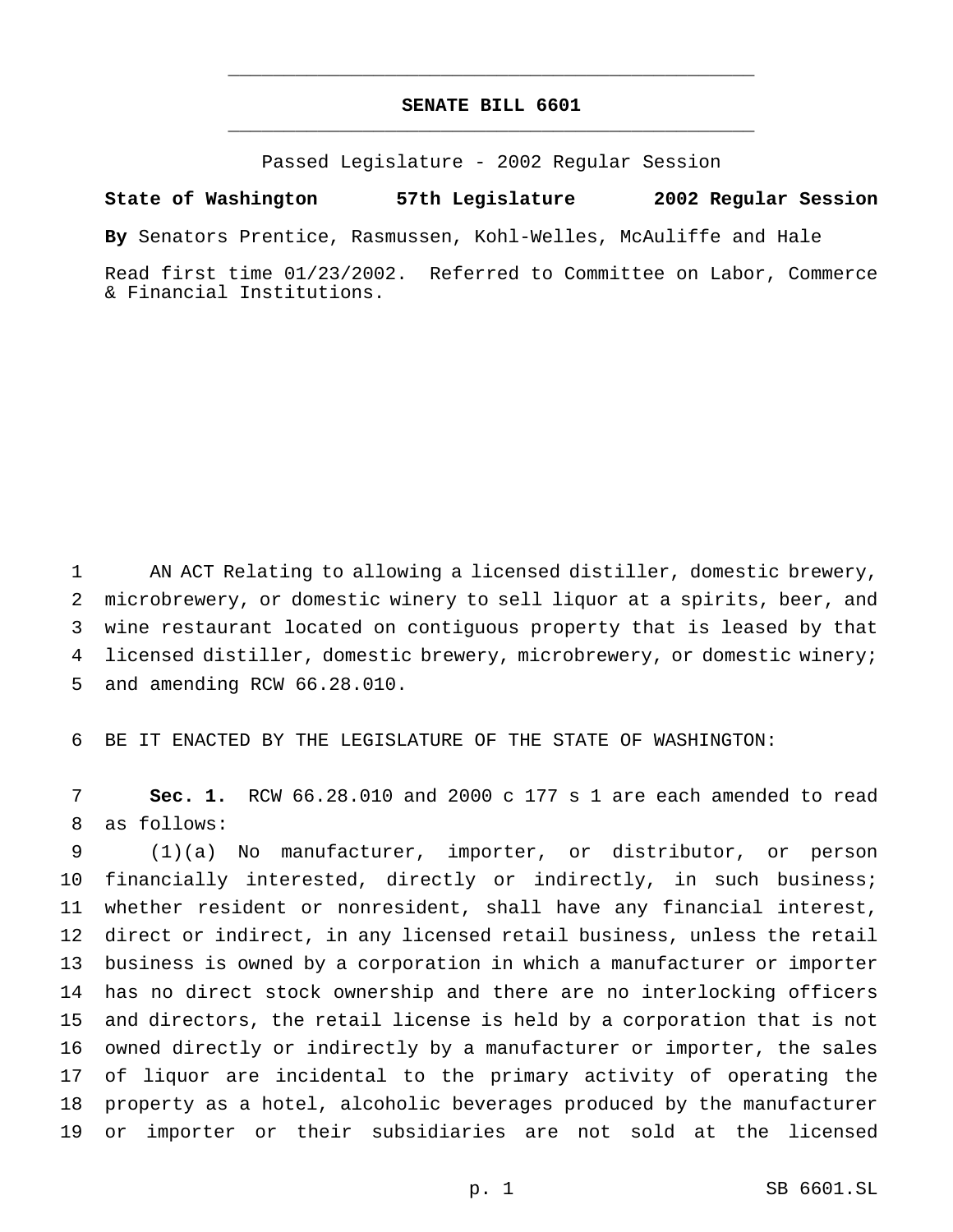premises, and the board reviews the ownership and proposed method of operation of all involved entities and determines that there will not be an unacceptable level of control or undue influence over the operation or the retail licensee; nor shall any manufacturer, importer, or distributor own any of the property upon which such licensed persons conduct their business; nor shall any such licensed person, under any arrangement whatsoever, conduct his or her business upon property in which any manufacturer, importer, or distributor has any interest unless title to that property is owned by a corporation in which a manufacturer has no direct stock ownership and there are no interlocking officers or directors, the retail license is held by a corporation that is not owned directly or indirectly by the manufacturer, the sales of liquor are incidental to the primary activity of operating the property either as a hotel or as an amphitheater offering live musical and similar live entertainment activities to the public, alcoholic beverages produced by the manufacturer or any of its subsidiaries are not sold at the licensed premises, and the board reviews the ownership and proposed method of operation of all involved entities and determines that there will not be an unacceptable level of control or undue influence over the operation of the retail licensee. Except as provided in subsection (3) of this section, no manufacturer, importer, or distributor shall advance moneys or moneys' worth to a licensed person under an arrangement, nor shall such licensed person receive, under an arrangement, an advance of moneys or moneys' worth. "Person" as used in this section only shall not include those state or federally chartered banks, state or federally chartered savings and loan associations, state or federally chartered mutual savings banks, or institutional investors which are not controlled directly or indirectly by a manufacturer, importer, or distributor as long as the bank, savings and loan association, or institutional investor does not influence or attempt to influence the purchasing practices of the retailer with respect to alcoholic beverages. Except as otherwise provided in this section, no manufacturer, importer, or distributor shall be eligible to receive or hold a retail license under this title, nor shall such manufacturer, importer, or distributor sell at retail any liquor as herein defined. A corporation granted an exemption under this subsection may use debt instruments issued in connection with financing construction or operations of its facilities.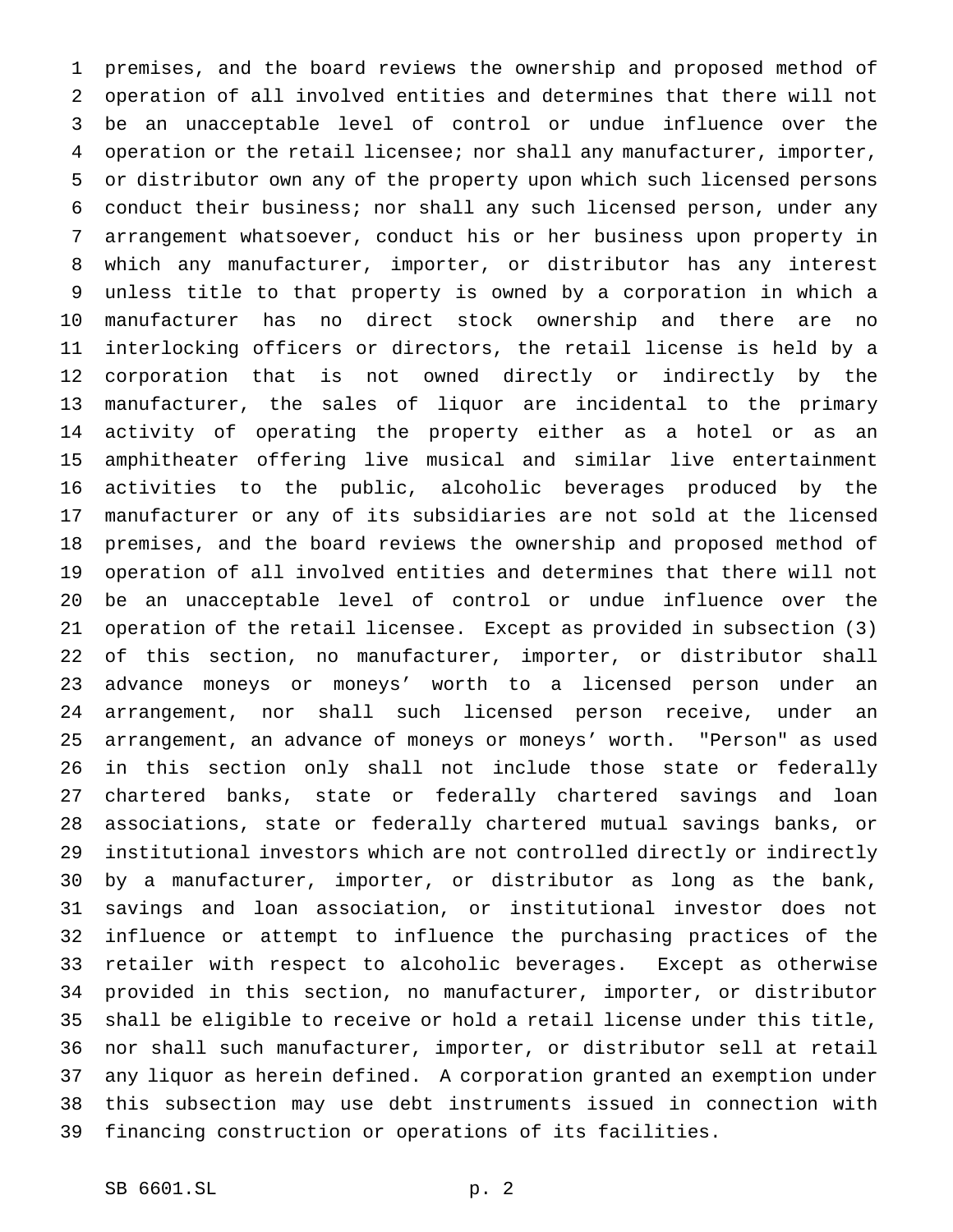(b) Nothing in this section shall prohibit a licensed domestic brewery or microbrewery from being licensed as a retailer pursuant to chapter 66.24 RCW for the purpose of selling beer or wine at retail on the brewery premises and nothing in this section shall prohibit a domestic winery from being licensed as a retailer pursuant to chapter 66.24 RCW for the purpose of selling beer or wine at retail on the winery premises. Such beer and wine so sold at retail shall be subject to the taxes imposed by RCW 66.24.290 and 66.24.210 and to reporting and bonding requirements as prescribed by regulations adopted by the board pursuant to chapter 34.05 RCW, and beer and wine that is not produced by the brewery or winery shall be purchased from a licensed beer or wine distributor.

 (c) Nothing in this section shall prohibit a licensed distiller, domestic brewery, microbrewery, domestic winery, or a lessee of a licensed domestic brewer, microbrewery, or domestic winery, from being licensed as a spirits, beer, and wine restaurant pursuant to chapter 66.24 RCW for the purpose of selling liquor at a spirits, beer, and wine restaurant premises on the property on which the primary manufacturing facility of the licensed distiller, domestic brewer, microbrewery, or domestic winery is located or on contiguous property 21 owned or leased by the licensed distiller, domestic brewer, microbrewery, or domestic winery as prescribed by rules adopted by the board pursuant to chapter 34.05 RCW.

 (2) Financial interest, direct or indirect, as used in this section, shall include any interest, whether by stock ownership, mortgage, lien, or through interlocking directors, or otherwise. Pursuant to rules promulgated by the board in accordance with chapter 34.05 RCW manufacturers, distributors, and importers may perform, and retailers may accept the service of building, rotating and restocking case displays and stock room inventories; rotating and rearranging can and bottle displays of their own products; provide point of sale material and brand signs; price case goods of their own brands; and perform such similar normal business services as the board may by regulation prescribe.

 (3)(a) This section does not prohibit a manufacturer, importer, or distributor from providing services to a special occasion licensee for: (i) Installation of draft beer dispensing equipment or advertising, (ii) advertising, pouring, or dispensing of beer or wine at a beer or wine tasting exhibition or judging event, or (iii) a special occasion